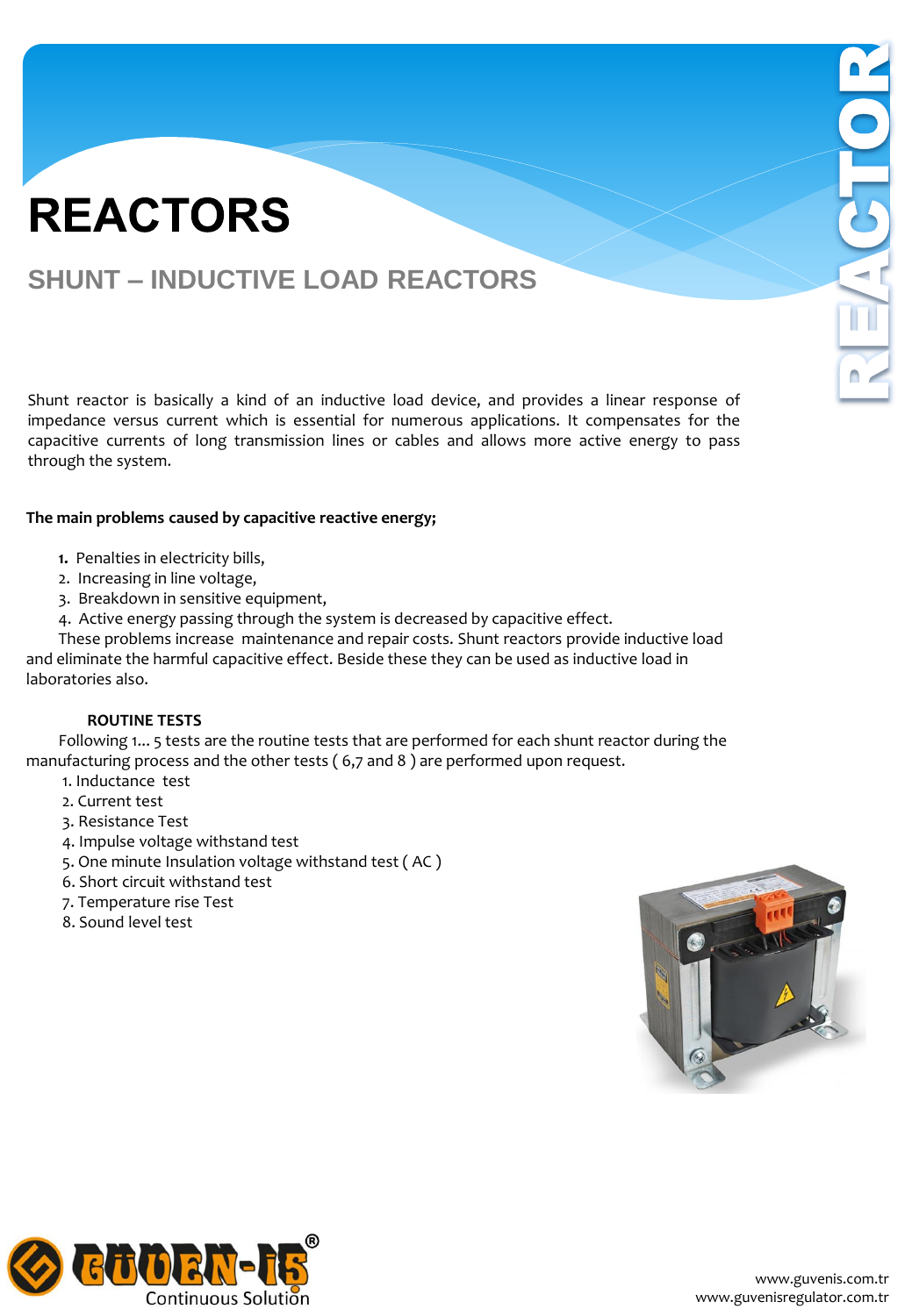## **SHUNT – INDUCTIVE LOAD REACTORS**





 $\blacksquare$ 

#### **TECHNICAL SPECIFICATIONS**

| <b>STANDARDS</b>               | EN 61558-1, EN 61558 2-20, EN 60289 AND EN60076-6 CE CONFORMITY            |
|--------------------------------|----------------------------------------------------------------------------|
| <b>DESIGN</b>                  | Air gapped design                                                          |
| NOMINAL POWER                  | Single phase 0,10 - 10 kVAr, Three phase 0,5 - 100 kVAr                    |
| NOMINAL INPUT VOLTAGE          | 230 VAC  1000 VAC                                                          |
| NOMINAL FREQUENCY              | 50 Hz (60 Hz is optional)                                                  |
| <b>REACTOR FACTOR</b>          | $p = \% 100$                                                               |
| TOLERANCE OF INDUCTANCE        | $±$ % 5                                                                    |
| <b>MAGNETIC CIRCUIT</b>        | 0,35 mm- high grade lamination                                             |
| <b>WINDINGS</b>                | Electrolytic copper or aluminum wire - foil                                |
| <b>CONNECTIONS</b>             | Transformer terminal blocks, rail terminals, copper cable lugs, copper bar |
| PROTECTION (electricity)       | Thermistor 90 °C 1 NK contact (for all phases)                             |
| <b>INSULATION TEST VOLTAGE</b> | 3000 VAC (Windings-metal core)                                             |
| PROTECTION CLASS               | IP 00 (metal enclosure according to desired IP class upon request)         |
| <b>INSULATION CLASS</b>        | 1. class, upon request; F 155 °C or H 180 °C                               |
| <b>THERMAL CLASS</b>           | Ta 55 °C / F or Ta 60 °C / H                                               |
| <b>IMPREGNATION</b>            | Upon request F or H class varnish vacuum impregnation                      |
| <b>COOLING</b>                 | Air forced ventilation is recommended. (Natural T40)                       |
| <b>HUMIDITY</b>                | %95 non-condensing (DIN 40040)                                             |
| OPERATING ALTITUDE             | $0 - 2000$ m                                                               |
| <b>AMBIENT TEMPERATURE</b>     | $-10$ °C  + 40 °C                                                          |
| <b>STORING TEMPERATURE</b>     | $-10$ °C  + 70 °C                                                          |
| <b>SPECIAL DESIGN</b>          | Special design is possible according to voltage and power values.          |

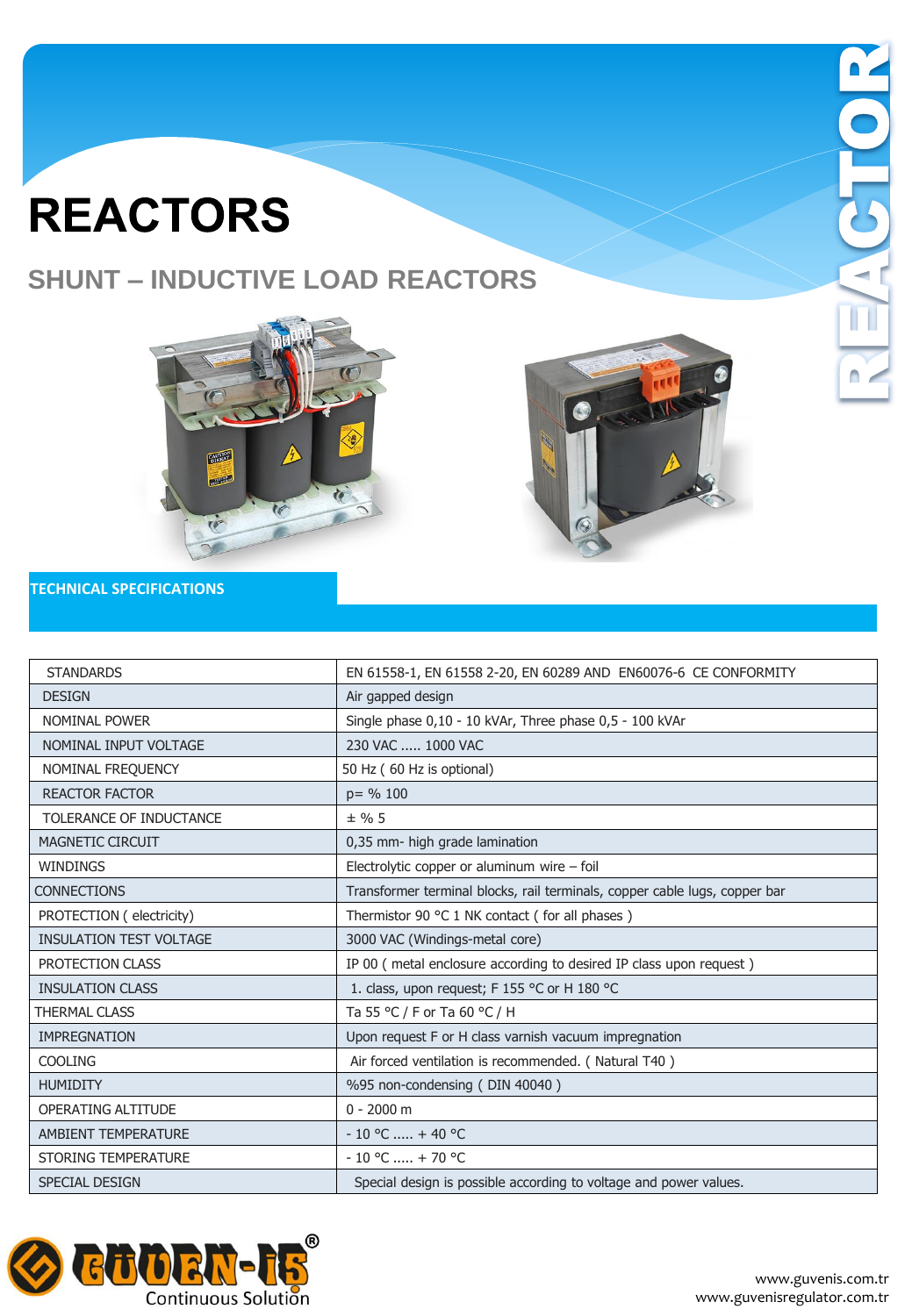MODEL A

MODEL C

## **SHUNT – INDUCTIVE LOAD REACTORS**



 $\vert$ = $\vert$ =

 $\, {\bf B}$ 

 $\circ$ 

◎

 $\mathbf A$ 



 $\mathsf{C}$ 

**EEEEE**  $\circledcirc$ O  $\boldsymbol{A}$ n  $\circledcirc$  $\circledcirc$  $\, {\bf B}$ 

as.

 $\, {\bf B}$ 

 $\overline{\circ}$ 

 $\overline{A}$ 



MODEL B



#### **SINGLE PHASE SHUNT REACTORS ( Un : 230 VAC, Fn : 50 Hz )**

|                       |          |        |            |          |          |          | Weight |
|-----------------------|----------|--------|------------|----------|----------|----------|--------|
| <b>PRODUCT CODE</b>   | Q (kVAr) | Ln(mH) | In (Amper) | $A$ (mm) | $B$ (mm) | $C$ (mm) | (kg)   |
| GVN EYR M 0,5         | 0,50     | 338    | 2,17       | 136      | 133      | 106      | 6,10   |
| GVN EYR M 0,6         | 0,60     | 281    | 2,61       | 136      | 133      | 113      | 6,80   |
| GVN EYR M 0,7         | 0,70     | 241    | 3,04       | 136      | 133      | 113      | 7,00   |
| GVN EYR M 0,8         | 0,80     | 211    | 3,48       | 148      | 150      | 117      | 8,20   |
| GVN EYR M 0,9         | 0,90     | 188    | 3,91       | 148      | 150      | 117      | 8,50   |
| <b>GVN EYR M1</b>     | 1,00     | 169    | 4,35       | 148      | 150      | 117      | 8,70   |
| GVN EYR M 1,1         | 1,10     | 154    | 4,78       | 148      | 150      | 120      | 9,10   |
| GVN EYR M 1,2         | 1,20     | 141    | 5,22       | 148      | 150      | 130      | 10,30  |
| GVN EYR M 1,3         | 1,30     | 130    | 5,65       | 168      | 171      | 122      | 10,50  |
| GVN EYR M 1,4         | 1,40     | 121    | 6,10       | 168      | 171      | 122      | 10,70  |
| GVN EYR M 1,5         | 1,50     | 113    | 6,52       | 168      | 171      | 122      | 11,10  |
| <b>GVN EYR M 1,75</b> | 1,75     | 96,50  | 7,61       | 168      | 171      | 142      | 12,10  |
| GVN EYR M 2           | 2,00     | 84,40  | 8,70       | 168      | 171      | 142      | 12,50  |
| GVN EYR M 2,5         | 2,50     | 67,50  | 10,90      | 185      | 192      | 144      | 17,20  |
| GVN EYR M 3           | 3,00     | 56,30  | 13,10      | 185      | 192      | 149      | 18,30  |
| GVN EYR M 3,5         | 3,50     | 48,20  | 15,20      | 185      | 192      | 149      | 18,60  |
| GVN EYR M 4           | 4,00     | 42,20  | 17,40      | 185      | 192      | 169      | 22,60  |
| GVN EYR M 4,5         | 4,50     | 37,50  | 19,60      | 185      | 192      | 169      | 22,90  |
| GVN EYR M 5           | 5,00     | 33,80  | 21,80      | 185      | 192      | 189      | 26,80  |
| GVN EYR M 6           | 6,00     | 28,10  | 26,10      | 234      | 250      | 182      | 29,80  |
| GVN EYR M 7           | 7,00     | 24,10  | 30,40      | 234      | 250      | 202      | 37,30  |
| GVN EYR M 8           | 8,00     | 21,10  | 34,80      | 234      | 250      | 202      | 38,40  |
| GVN EYR M 9           | 9,00     | 18,80  | 39,10      | 234      | 250      | 222      | 44,70  |
| GVN EYR M 10          | 10,00    | 16,90  | 43,50      | 234      | 250      | 242      | 52,20  |



 $\Box$